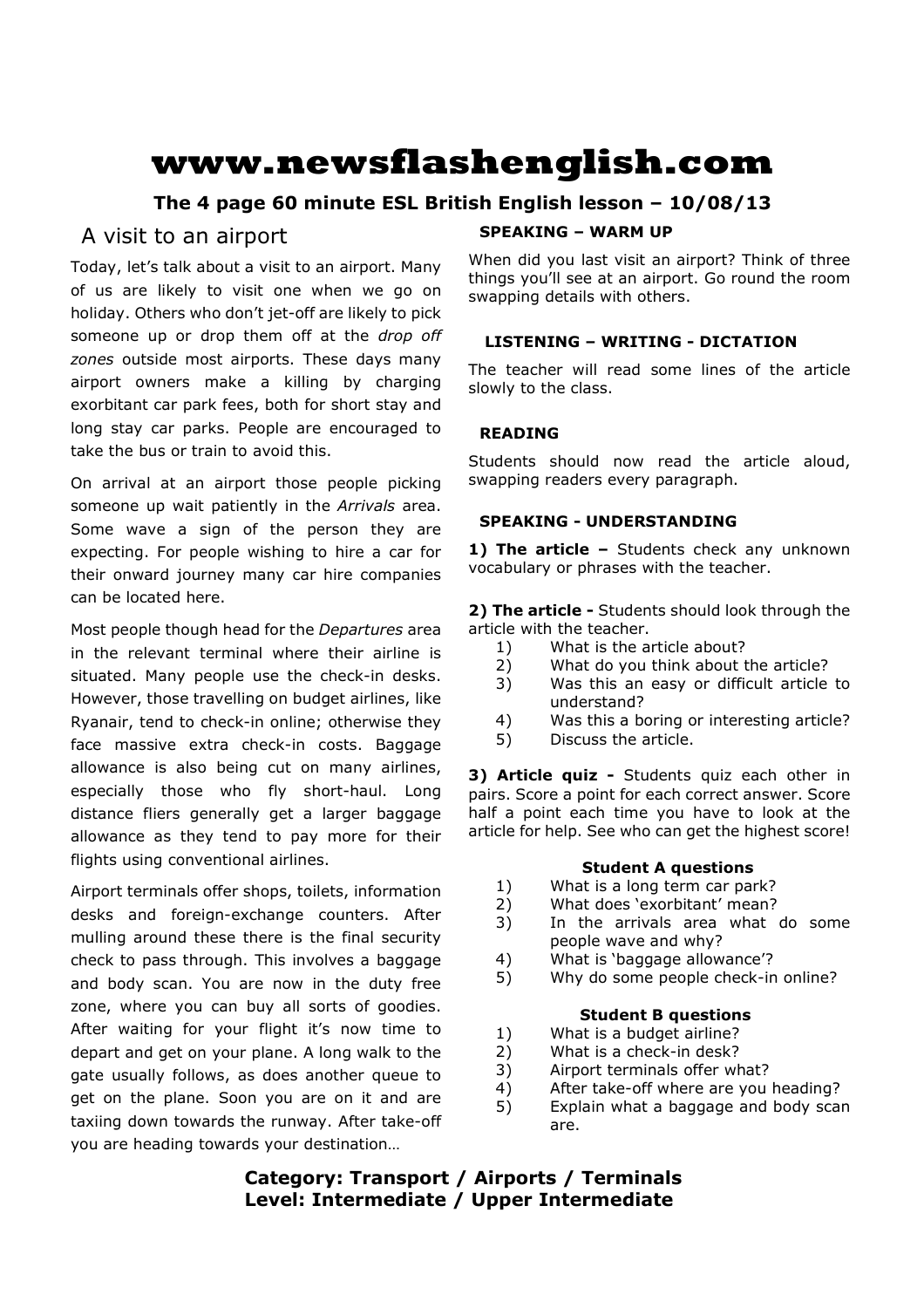#### **WRITING / SPEAKING**

you can to do with **'A visit to an airport***'***.** *Onetwo minutes.* Compare with other teams. Using your words compile a short dialogue together.

#### **WRITING / SPEAKING**

*In pairs* – Think of three things you might see in the *Arrivals* area of an airport. Add three things you'll see in the *Departures* area. Write them below. Talk about them!

| $\overline{\phantom{0}}$ |   |  |
|--------------------------|---|--|
|                          | . |  |

 $3) \qquad \qquad (3)$ Add three negative and three positive points about your local airport.

*The teacher will choose some pairs to discuss their findings in front of the class.* 

#### **SPEAKING – AIRPORT TERMINAL**

*Check-in* – *In pairs* - Student A is a check-in operator. Student B is someone checking-in. *2 mins.* 

#### **SPEAKING – AIRPORT TERMINAL**

*Final security check – In pairs -* Student A is a tourist going on holiday. Student B is a security person scanning and searching their luggage. *2 mins.*

#### **DISCUSSION**

#### **Student A questions**

- 1) Did the headline make you want to read the article?
- 2) Which is your favourite airport? Why?
- 3) Which is your least favourite airport?
- 4) Have you ever experienced any flight delays? Why?
- 5) Are airport terminal car parks a rip off in your country?
- 6) Why are airport operators able to charge mostly what they like?
- 7) What do you buy at an airport?
- 8) What do you do if your baggage allowance is over its limit?
- 9) Do you check-in online?
- 10) Has this been a difficult lesson in English for you to understand?

#### **SPEAKING – ROLEPLAY 1**

In pairs. On the board write as many words as In groups. One of you is the interviewer. The others are one of the following people. You are in the *Take Off FM* radio studio. Today's interview is about: *Your local international airport.* 

- 1. A long-haul tourist
- 2. A short-haul tourist
- 3. The Minister of Transport
- 4. An airline spokesperson

*The teacher will choose some groups to roleplay their interview in front of the class.* 

#### **SPEAKING - DEBATE**

*In pairs –* Student A is a short-haul business traveller. Student B is a tourist on the same plane. You are both stuck at your local airport due to a flight delay of two hours. You get talking…*5 mins.*

#### **SPEAKING - GAME**

*As a class – "*I recently visited my local airport and I saw…" Repeat the previous suggestions. You are eliminated if you forget one of the previous suggestions! *5 mins.*

# **SPEAKING - DISCUSSION**

*Allow 10 minutes* – *As a class.* 

*Discuss the following…* 

The airport terminals in my country compared with other countries

*The teacher can moderate the session.* 

#### **DISCUSSION**

#### **Student B questions**

- 1) What do you think about what you've read?
- 2) When did you last drop-off or pick someone up at an airport terminal?
- 3) What did you buy when you were last in a duty free zone?
- 4) What do you do in the duty free zone?
- 5) Have you ever missed a flight? Why?
- 6) Do you fly long-haul or short-haul?
- 7) Do you hire a car at an airport?
- 8) Which airline do you prefer to use?
- 9) Have you learnt anything in today's lesson?
- 10) Did you like this discussion?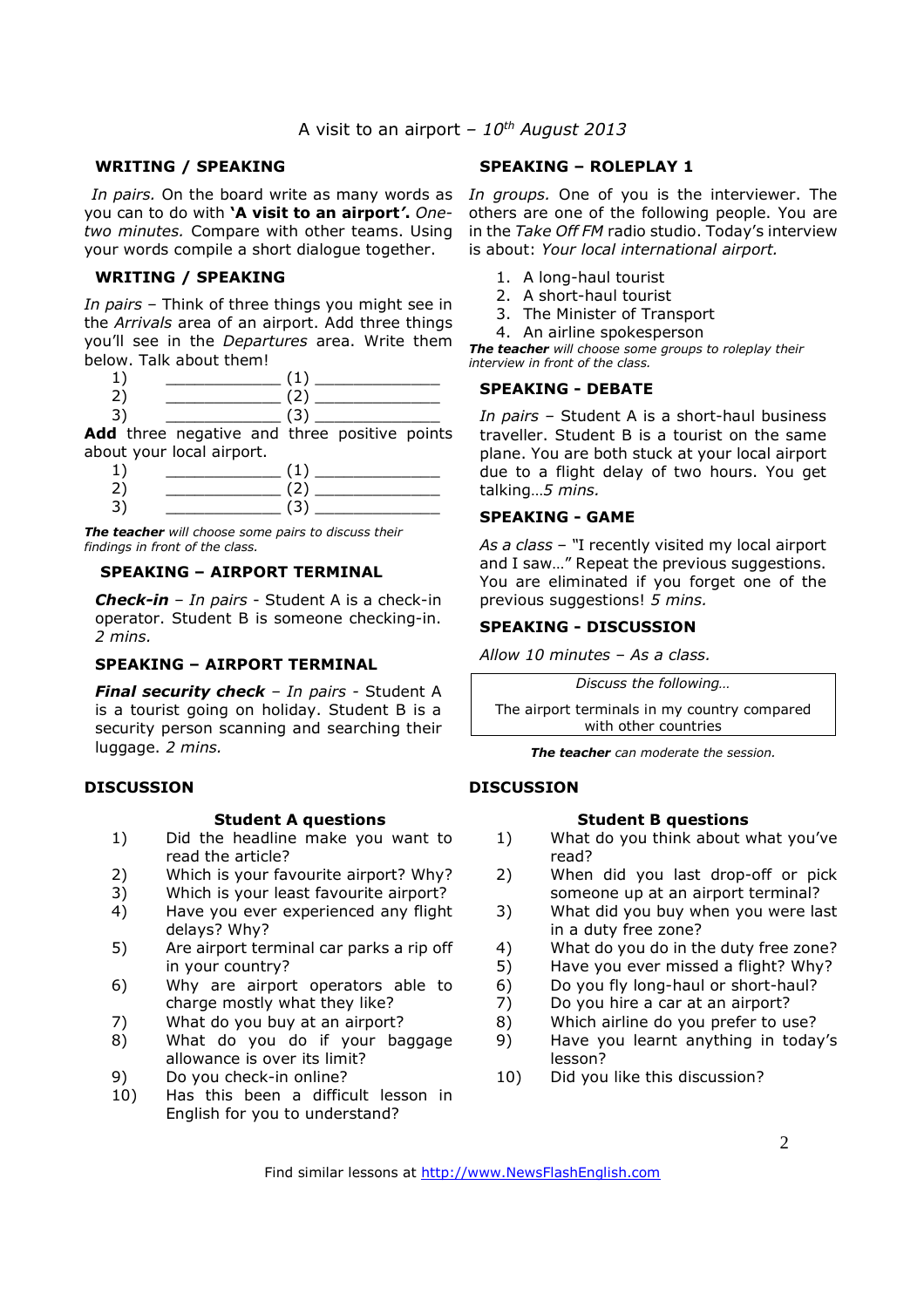#### **A visit to an airport**

Today, let's talk about a visit to an airport. Many of us are likely to visit one when we go on holiday. Others who don't  $(1)$  are likely to pick someone up or drop them off at the *drop off zones* outside most airports. These days many airport owners make a killing by charging (2) car park fees, both for short stay and long stay car parks. People are encouraged to take the bus or train to avoid this.

On arrival at an (3) those people picking someone up wait patiently in the *Arrivals* area. Some wave a (4)\_\_ of the person they are expecting. For people wishing to hire a car for their onward journey many (5)\_\_ companies can be located here. Most people though head for the *Departures* area in the relevant (6)\_\_ where their airline is situated. Many people use the (7) \_ desks. However, those travelling on (8)\_\_, like Ryanair, tend to check-in online; otherwise they face massive extra check-in costs.

#### *terminal / budget airlines / check-in / car hire / airport / exorbitant / jet-off / sign*

Baggage allowance is also being cut on many airlines, especially those who fly short-haul. Long distance fliers generally get a larger  $(1)$  as they tend to pay more for their flights using (2) airlines.

Airport terminals offer shops, toilets, information desks and foreign-exchange counters. After mulling around these there is the (3) to pass through. This involves a baggage and (4)\_\_. You are now in the  $(5)$ , where you can buy all sorts of  $(6)$ .

After waiting for your flight it's now time to depart and get on your plane. A long walk to the gate usually follows, as does another  $(7)$  to get on the plane. Soon you are on it and are (8) \_ down towards the runway. After take-off you are heading towards your destination.

#### *goodies / queue / taxiing / body scan / duty free zone / conventional / final security check / baggage allowance*

# **GAP FILL: READING GAP FILL: GRAMMAR**

#### **A visit to an airport**

Today, let's talk about a visit to an airport. (1)\_\_ of us are likely to visit one when we go on holiday. Others who don't jet-off are likely to pick someone up or drop them off at the *drop off zones* outside (2)\_\_ airports. (3)\_\_ days many airport owners make a killing by charging exorbitant car park fees, both for short stay and long stay car parks. People are encouraged to take the bus or train to avoid this.

On arrival at an airport (4)\_\_ people picking someone up wait patiently in the *Arrivals* area. (5)\_\_ wave a sign of the person they are expecting. For people wishing to hire a car for (6)\_\_ onward journey many car hire companies can be located here. Most people though head for the *Departures* area in the relevant terminal (7) their airline is situated. Many people use the check-in desks. (8)<sub>\_\_</sub>, those travelling on budget airlines, like Ryanair, tend to check-in online; otherwise they face massive extra check-in costs.

#### *some / however / where / many / their / these / most / those*

Baggage allowance is also being cut  $(1)$  many airlines, especially those (2) \_ fly short-haul. Long distance fliers generally get a larger baggage allowance as they tend to pay more  $(3)$  their flights using conventional airlines.

Airport terminals offer shops, toilets, information desks and foreign-exchange counters. After mulling around these there is the final security check to pass through. This involves a baggage and body scan. You are now  $(4)$  the duty free zone, where  $(5)$  can buy all sorts of goodies.

After waiting for your flight it's now time to depart  $(6)$  get on your plane.  $(7)$  long walk to the gate usually follows, as does another queue to get on the plane. Soon you are on (8)\_ and are taxiing down towards the runway. After take-off you are heading towards your destination.

#### *you / for / who / and / a / it / on / in*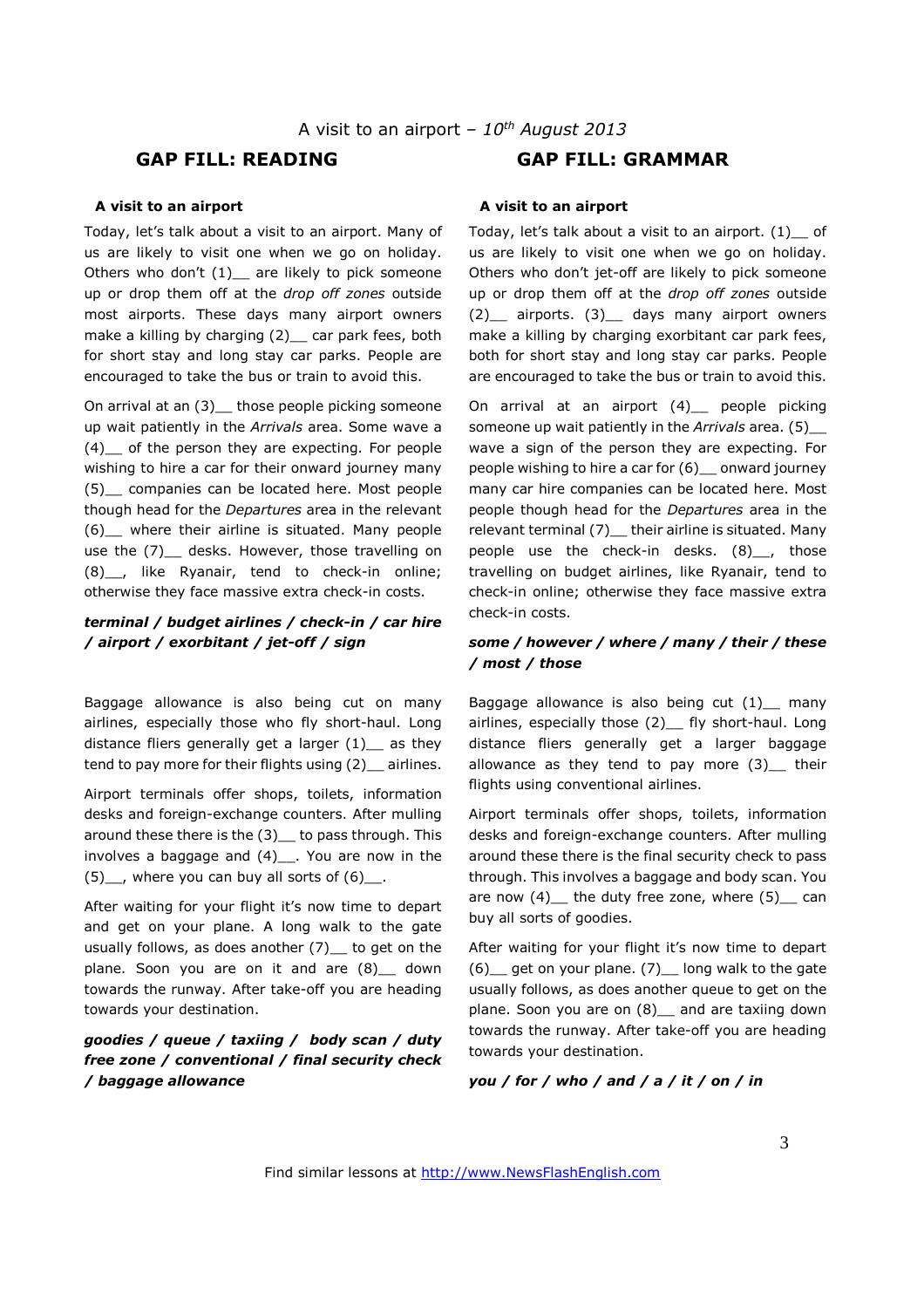# **GAP FILL: LISTENING WRITING/SPELLING**

#### **A visit to an airport**

Today, let's talk about \_\_\_\_\_\_\_\_\_\_\_\_\_\_\_\_\_\_. Many of us are likely to visit one when we go on holiday. Others who don't jet-off are likely to pick someone up or drop them off at the *drop off zones* outside most airports. These days many airport owners make a killing by charging make a killing by charging the set of the set of the set of the set of the set of the set of the set of the set of the set of the set of the set of the set of the set of the set of the set of the both for short stay and long stay car parks. People are encouraged to take the bus or train to avoid this. On arrival at an airport those people picking someone up \_\_\_\_\_\_\_\_\_\_\_\_\_\_\_\_\_\_\_\_\_ *Arrivals* area. Some wave a sign of the person they are expecting. For people wishing to hire a car for their onward journey many car hire companies can be located here. Most people though head for the the relevant terminal where their airline is situated. Many people use the checkin desks. However, those travelling on budget airlines, like Ryanair, tend to check-in online; \_\_\_\_\_\_\_\_\_\_\_\_\_\_\_\_\_\_ massive extra check-in

costs.

Baggage allowance is also being cut on many airlines, especially those who fly short-haul. \_\_\_\_\_\_\_\_\_\_\_\_\_\_\_\_\_\_\_\_ generally get a larger baggage allowance as they tend to pay more for their flights using

Airport terminals offer shops, toilets, information desks and foreign-exchange counters. After mulling around these there is the final security check to pass through. This involves a baggage and body scan. You are now in the set of the set of the set of the set of the set of the set of the set of the set of the set of t buy all sorts of goodies.

After waiting for your flight it's now time to depart and get on your plane. A long walk to the \_\_\_\_\_\_\_\_\_\_\_\_\_\_\_\_\_\_\_\_, as does another queue to get on the plane. Soon you are on it and are taxiing down towards the runway. After take-off you are heading towards

#### **www.newsflashenglish.com**

**Copyright D.J. Robinson 2013 (V1)**

# **WRITING / SPEAKING**

**1) A day at your local international airport -** You are one of the following people who work at your local international airport. Spend one minute preparing notes of your day. Spend two minutes telling your partner/group/class all about it. *5-10 mins.*

- 1) A toilet cleaner.
- 2) A restaurant worker / a duty free shop worker.
- 3) A security person / other.

4) A person who works at an information desk. *The teacher will choose some groups to roleplay their roles in front of the class.* 

**2) Sentence starters -** Finish these sentence starters. Correct your mistakes. Compare what other people have written.

- 1) My local airport
- 2) At the airport  $\overline{\phantom{a}}$
- 3) I fly

**3) Homework -** Write and send a 200 word email to your teacher about: *A visit to an airport.* Your email can be read out in class.

# **GAP FILL READING**  1) jet-off

2) exorbitant 3) airport<br>4) sign 4) sign 5) car hire 6) terminal 7) check-in 8) budget airlines

**SPELLING** 

#### **ANSWERS**

- 1) baggage allowance 2) conventional 3) final security
	- check 4) body scan<br>5) duty free z duty free zone
	- 6) goodies 7) queue
	- 8) taxiing
- 

# **SPELLING**

The teacher will ask the class individually to spell the following words that are in the article. Afterwards check your answers.

- 1) through<br>2) exorbita exorbitant 3) patiently 4) onward 5) journey 6) departures 7) relevant<br>8) however however 9) budget 10) airlines
- Use the following ratings:
- **Pass = 12**
- **Good = 15**

#### **Very good = 18 Excellent = 20**

- 11) otherwise<br>12) massive massive 13) baggage 14) especially 15) generally 16) allowance 17) conventional<br>18) terminal terminal 19) usually<br>20) taxiing
	- taxiing

Find similar lessons at http://www.NewsFlashEnglish.com